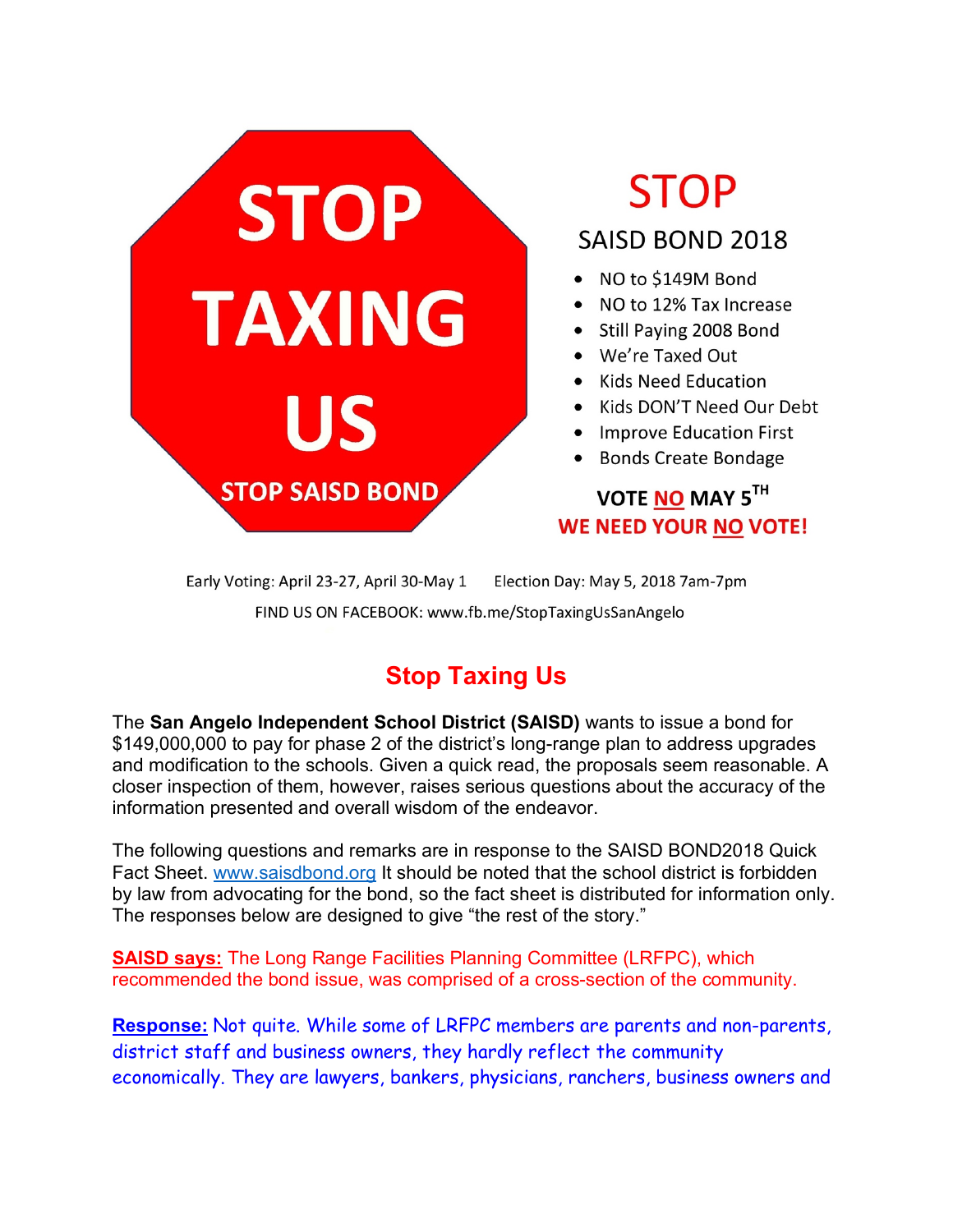managers. The appraised values of their residences are considerably above the current median price of \$154,000.

To them the estimated \$15.32 per month tax increase is insignificant, but it can have a noticeable impact on average residents of our community who have seen their appraised values accelerate in the last few years.

Keep in mind, too, the 2008 school bond of \$117M has not yet been paid off and will not be retired until 2034. The unpaid balance of that loan is still \$104M, which means we have paid only \$13M in ten years.

The SAISD plans to use the new bond money to address/correct issues associated with the aging condition of existing facilities:

**SAISD says:** Multiple campuses are 40 to 80 years old and are inequitable with the newest facilities.

**Response:** What does "inequitable" mean? Are the present facilities NOT adequate for teaching? They don't all have to be the same at every school. We will never have every building cookie-cutter alike, and we should not. Santa Rita is eighty plus years old and yet it has typically exemplary scores, which proves that it is what is taught in the classroom, not the age of the building, that is important. To further substantiate this, Lamar, the newest elementary campus, has a current rating in the 11 percentile of all the elementary schools in the state of Texas, which means it is ranked 3802 out of 4308.

**SAISD says:** Renovations will increase safety and security compliance with current standards.

**Response:** Are we NOT in compliance with current federal school safety standards now?

Safety and security upgrades:

**SAISD says:** Schools need new security entrances and access control improvements

**Response:** What are "access control improvements"? Has NOT the school administration reported to the National Center for Education Statistics that we are in compliance with safety and security requirements?

**SAISD says:** Schools need exterior fencing around campuses and connection of detached buildings on elementary campuses to eliminate multiple access points.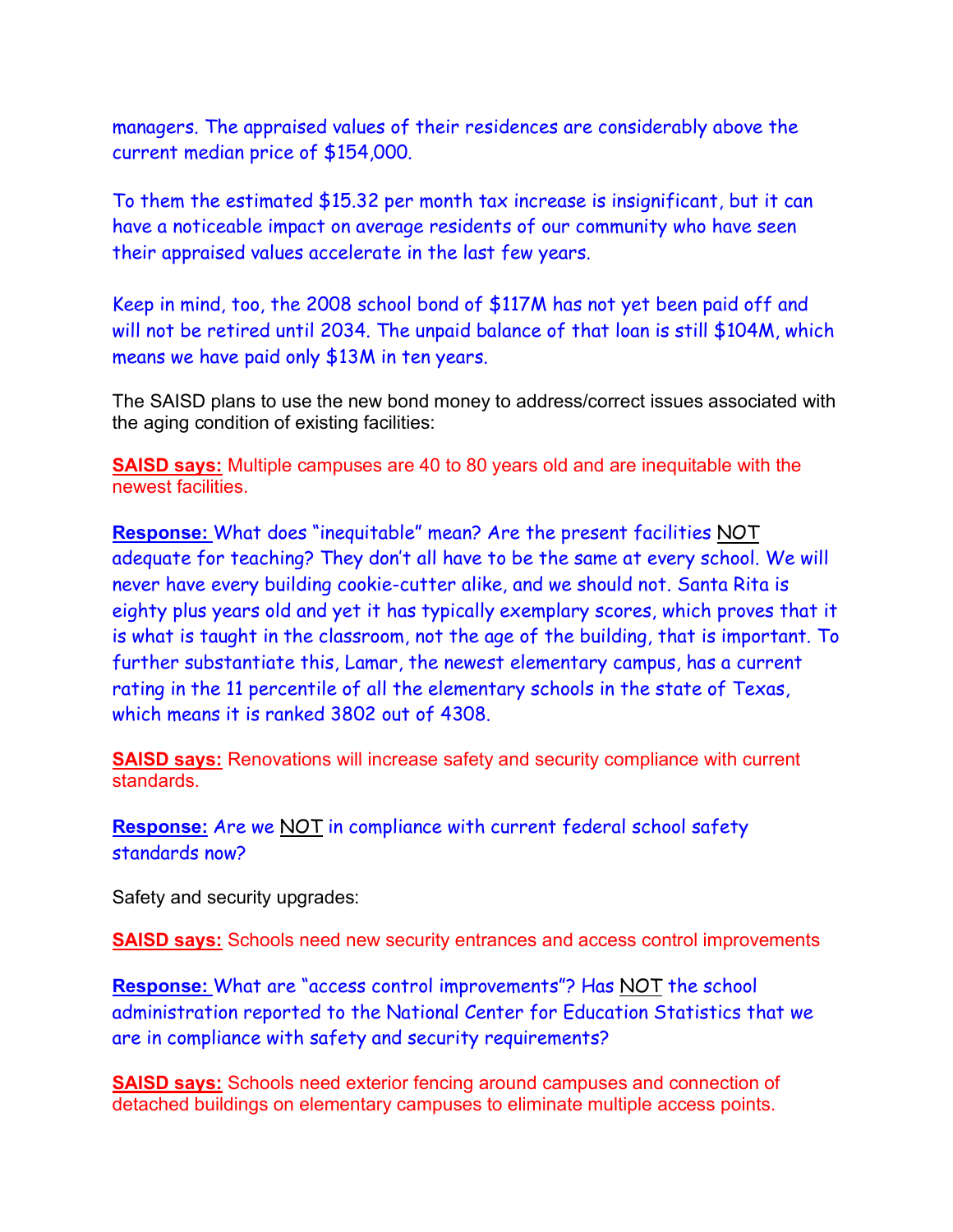#### **Response:**

- What kind of fencing? How high will it be? Chain link can be shot through and give a false sense of security. What about delivery entrances? SAISD has a total of 27 campuses. With this bond will ALL schools have controlled access points? If not, why not?
- Fenced schools will impact neighborhoods. Children will no longer have access to playgrounds on weekends and during summer break to play with their friends.
- Entrances can be controlled from inside. Entrances also function as exits. Limiting exits can result in people/children being trapped in a shooter situation as well as a fire.

Questions:

- Have other alternatives been explored? Some schools, for example, are arming select personnel.
- Has consideration been given to installing bullet-proof, tornado-proof classroom shelters as has been done in Oklahoma (shelterinplace.com), the JustinKase jamming device (dominatesafety.com) or perhaps retrofit products from School Guard Glass (schoolguardglass.com)?

Major additions and renovations:

**SAISD says:** They need handicap accessibility upgrades.

**Response:** What's wrong with handicap accessibility now? Does it NOT meet federal standards now? If it doesn't, are federal grants available to fix them?

**SAISD says:** Renovations include expansion of undersized classrooms, restrooms and core spaces.

**Response:** Don't we want smaller classrooms and a low ratio of students per teacher?

**SAISD says:** New construction is needed at Alta Loma and Fannin to address disjointed layouts and bring multiple buildings under one roof.

**Response:** Why do they have to be under one roof? How does that improve education? These buildings have been disjointed from their construction. How is that changing that now improving their education?

**SAISD says:** Tear down Bowie and McGill Elementary Schools and build new ones.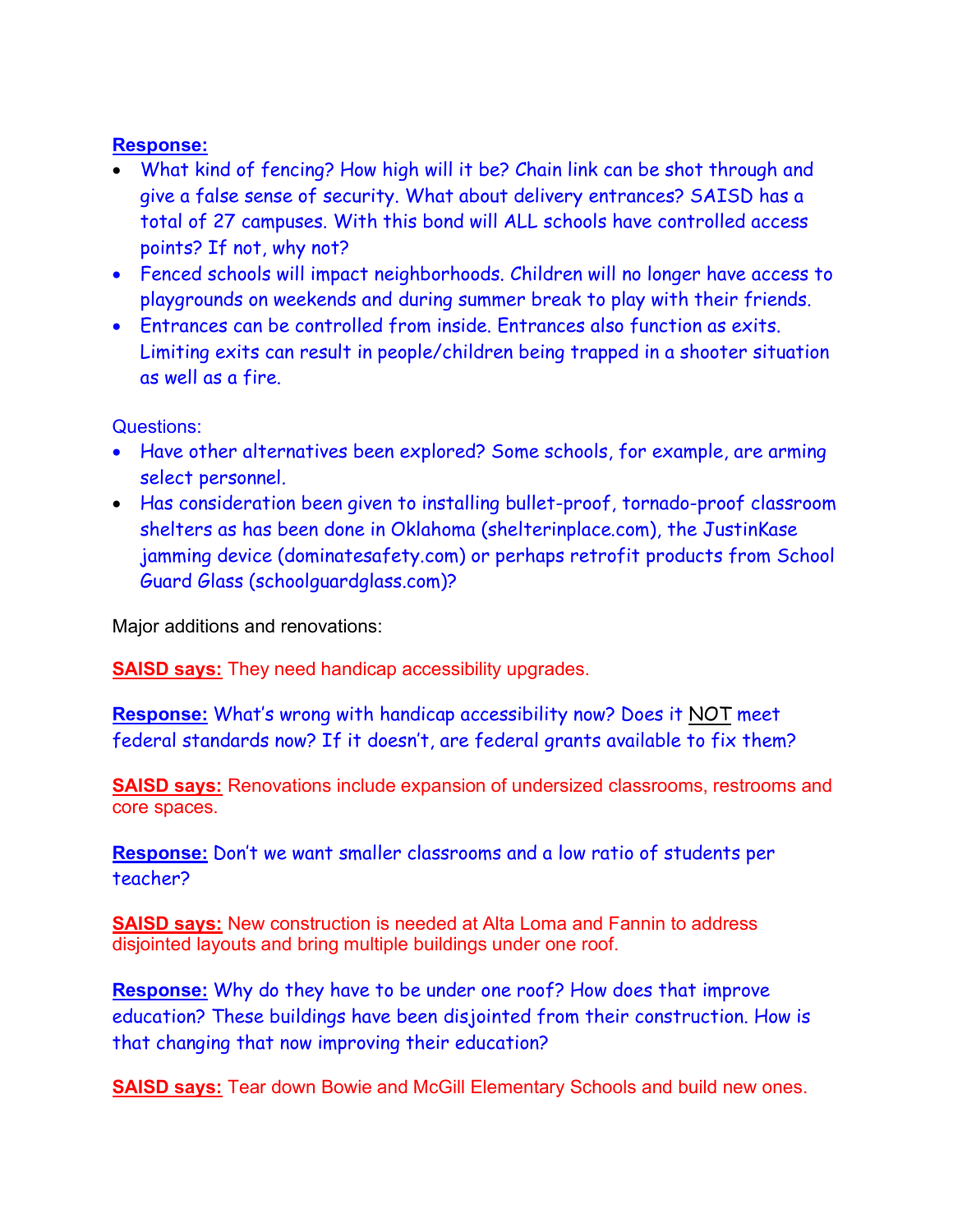**Response:** How old are Bowie and McGill? Why can't they be modified? The Santa Rita School was built in the 1930s and has been renovated to increase its adequacy, and it has been consistently an Exemplary campus.

#### Student Programs:

Note: Student Programs is a misrepresentation. Bond money cannot be spent on programs. What has been identified is buildings and facilities – NOT programs.

**SAISD says:** they want to buy unspecified new sports equipment, as well as construct the following new facilities:

- New baseball and softball facilities at Lake View High School
- New large multi-purpose gymnasium at Central High School
- New track at Lincoln Middle School
- New Alternate Learning Center

#### **Response:**

- Why is the emphasis not being placed on academic competition and excellence?
- We are spending \$50M on athletic facilities. Why are those funds not being spent on vocational facilities where students can learn skills that lead to certification, so they can earn a living after graduating from school—even if they go on to college?.
- How many student athletes on these teams will benefit from new facilities?
- The equipment to be purchased will not survive as long as the debt.
- Will new facilities improve student ability to earn a living after graduation?

#### **Tax Information:**

**SAISD says:** For the average home, valued at \$154,000, the monthly tax increase will be \$15.32.

**Response:** The average appraised value of the homes of the people on the LRFPC is over \$400,000. For them this tax increase is insignificant. The median appraised value of a home in San Angelo is \$154K. The median is the middle. That means half the homes are valued below it, but their appraised values keep going up just like everybody else's, and that 12% property tax increase keeps going with it. Keep in mind, too, that 44% of San Angelo residents rent.

http://www.myfoxzone.com/article/news/rent-steadily-increasing-in-san-angelo/533357170 Rent is expected to go up 5% this year. This added expense will have a serious impact on young families and fixed-income households. These residents have